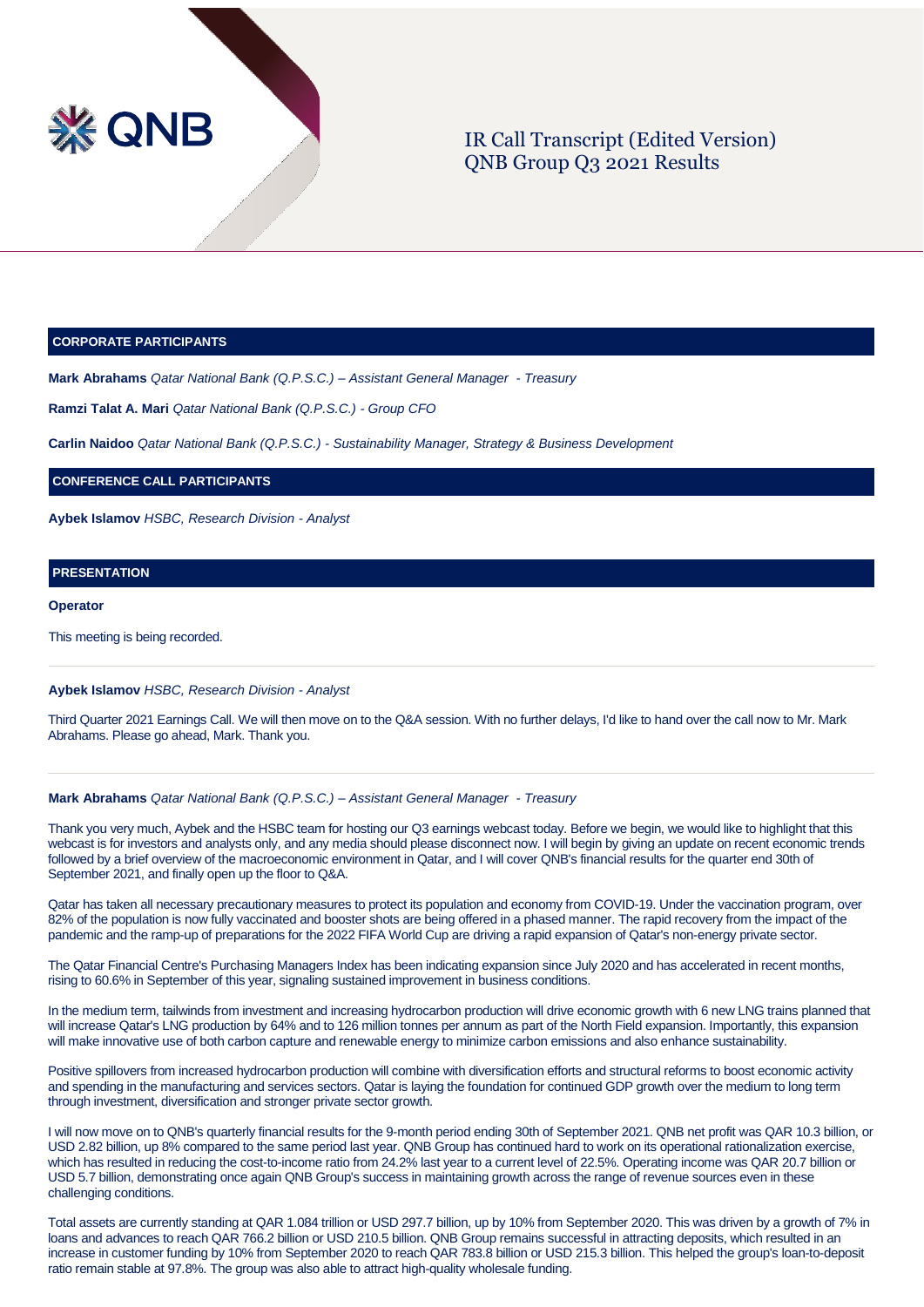During 2021, QNB Group tapped its global debt markets for a debt security issuance on its EMTN program, including a \$1 billion 5-year bond issued in January of this year, and also a debut bond launch on the Hong Kong Stock Exchange for \$600 million, 3 years successfully placed in June 2021.

Despite several challenges and headwinds from the global pandemic, QNB Group was able to maintain the ratio of nonperforming loans to gross loans at 2.3%, and a level considered to be one of the lowest among financial institutions in the Middle East and Africa region, reflecting the high quality of the group's loan book and the effective management of credit risk in these conditions.

Additionally, the coverage ratio on Stage 3 loans is at 112%. Total equity increased to QAR 101.3 billion up by 8% from September 2020. The bank's capital adequacy ratio at 18.6% was comfortably higher than both QCB and Basel III requirements. The group is very well capitalized and comfortably exceeds other regulatory liquidity and leverage ratios. Thank you very much. We will now turn to Q&A.

### **QUESTIONS AND ANSWERS**

#### **Q - Aybek Islamov** *HSBC, Research Division - Analyst*

Thank you, Mark. So we have the first question coming from Rahul Bajaj, Citi. Any comment on guidance for 2021 or early thoughts on 2022 guidance.

#### **A - Ramzi Talat A. Mari** *Qatar National Bank (Q.P.S.C.) - Group CFO*

Now guidelines for 2021, still very close to what we have announced in June. The only change will be on profitability. Balance sheet, we still expect it to be 79% growth. Profit and loss, 1 notch higher than what we anticipated in June. We expect it now to be 8% to 10%, which is a big jump from what we originally talked about in January, which was 6% to 8%. And just clearly reflect that the momentum, in terms of profitability, it's going in the right direction.

2022, I will give you rough numbers for now because it's too early and we're still building the budget. But I believe that balance sheet will be between 6% to 8%. And the same for the profit and loss. Let's start with 6% to 8%. And hopefully, we will manage the update in the upcoming phone calls, especially in December.

#### **Q - Aybek Islamov** *HSBC, Research Division - Analyst*

So there is a follow-up question from Rahul Bajaj. QNB historically sees a jump in the cost of risk during the fourth quarter. Is it fair to assume a similar jump this year?

#### **A - Ramzi Talat A. Mari** *Qatar National Bank (Q.P.S.C.) - Group CFO*

There will be an increase in the fourth quarter provisions. Overall, cost of rest for the year, we expect it to be between 78 to 82 basis points, which is very close to what we have mentioned earlier.

#### **Q - Aybek Islamov** *HSBC, Research Division - Analyst*

Thank you, Ramzi. So in the meantime, Ramzi, I'd like to go ahead and ask the question from my side. So we've seen a pretty dramatic increase in gas prices since the start of the year. Any market you look at or any export destination you take, I mean what's your read across for QNB's business? Does it ease liquidity? Does it also mean a stronger government spending or stronger loan growth? What would be your take on this?

#### **A - Ramzi Talat A. Mari** *Qatar National Bank (Q.P.S.C.) - Group CFO*

Now definitely, this will decrease any shortage in the budget. And it will be very positive that to the state in terms of increasing liquidity in the system. But it doesn't need to be very positive for QNB, in particular. Because historically, when the state is liquid, that means they start repaying some of their loans. And if this continues, I will not be surprised that the government will start to repay some of the loans in QNB.

But definitely, it will be posted to the liquidity in the system. In terms of continued investing in the country, I think they have been investing heavily, and we saw this in the growth in loans to the public sector in the first 9 months of the year. Now definitely, with the increased liquidity, their dependence on banks to finance some of these projects will become less and less. At the same time, many of the projects that they have been investing heavily on, they are very close to completion, because they want to complete most of this project before 2022. So technically, so many of these projects will be finished and the amount of investment that needs to be done will be less. So I don't anticipate a major increase in public sector spending that comes from banks. What I mean that comes from banks, during the fourth quarter of 2022. But anyway, we need to wait and see how oil prices will continue at that level or not.

#### **Q - Aybek Islamov** *HSBC, Research Division - Analyst*

Thank you, Ramzi. So we have a question from Chiro Ghosh, SICO Bahrain. And the question is about risk-weighted assets, which are at highest level ever, given that the loan portfolio continues to rise. Where do you see risk-weighted assets going?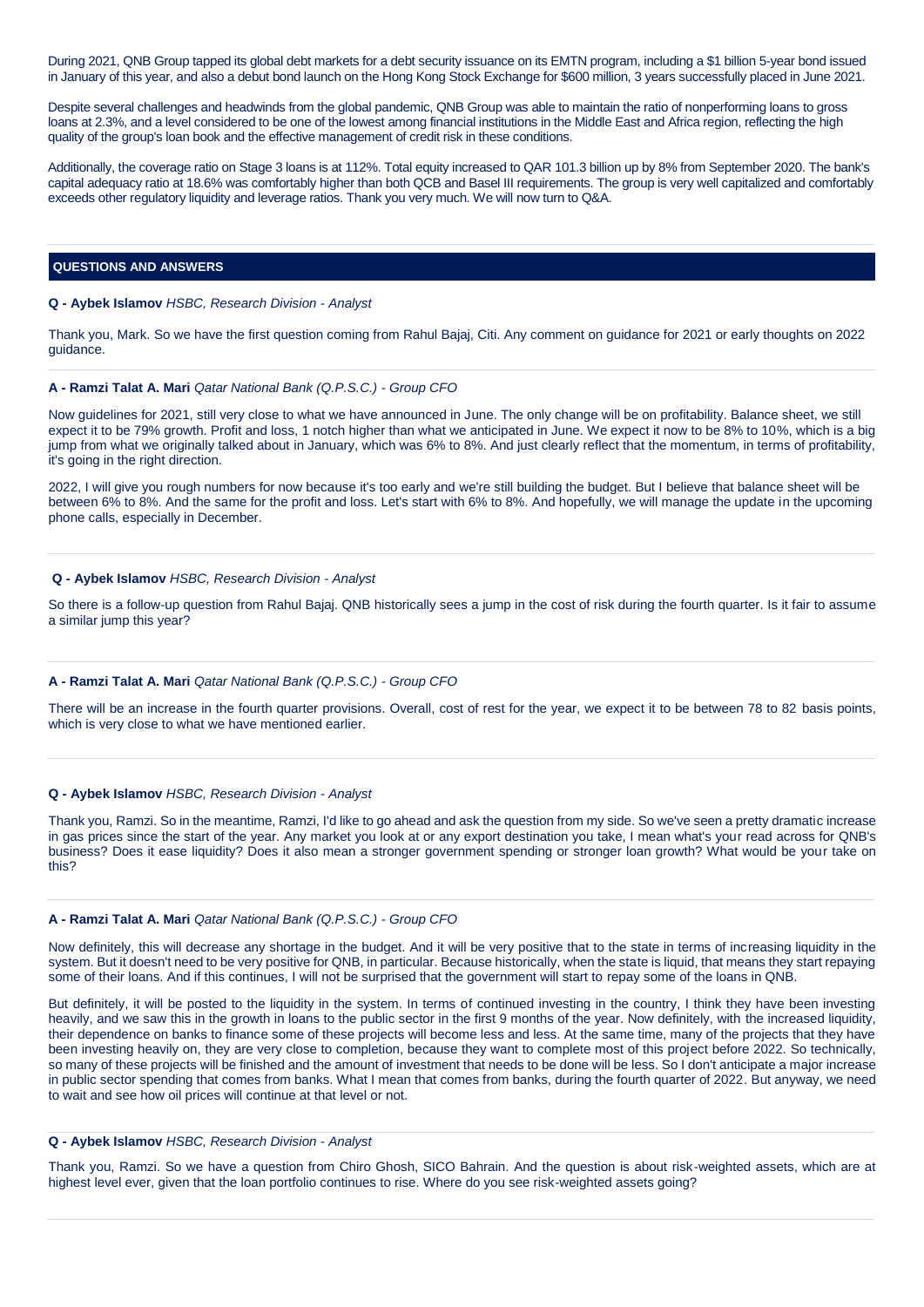#### **A - Ramzi Talat A. Mari** *Qatar National Bank (Q.P.S.C.) - Group CFO*

It depends on different factors. Where the growth is going to come? Now we just mentioned that we don't see increase major increase in loans to public sector, which means that QNB, similar to what we have done 7 or 8 years ago, we will go increase our market share in the private sector, which we have done well before. At the same time, we expect growth in private sector to be higher in the future year.

Number one, 2022 is important for the World Cup. Beyond that, I think the government now will go back to their strategy, which was 4/5 years ago, whereby more dependent on the private sector for new projects, and this involvement of the public sector in the business of the country. And they want the [nonhydrocarbon] sector to contribute to the economy. All this means that the private sector will invest more in the economy.

I expect this year, private sector growth to be around \$15 billion because what we have seen in 8 months because for the first 8 months of the year, because September is not yet out, there was an increase of around 5% in the private sector and it was equal to around \$10 billion. Fourth quarter will continue to be growth, and I will not be surprised if that number become \$15 billion. So investment, an increase in private sector funding will mean that risk-weighted assets will continue to grow. What is important here, how we are maintaining the overall capital adequacy ratio. We will continue our payout ratio similar to what we have been doing before. Risk weighted assets will continue to grow. The most important thing is the capital adequacy ratio, we are keen to maintain a buffer of 200 basis points on the capital adequacy ratio. And this is where we believe that we would be able to maintain.

#### **Q - Aybek Islamov** *HSBC, Research Division - Analyst*

Thank you, Ramzi. So the next question is from Vikram Viswanathan, NBK Asset Management. So a follow-up on the answer you just gave us, Ramzi, in which areas do you expect this private sector investments to come from.

### **A - Ramzi Talat A. Mari** *Qatar National Bank (Q.P.S.C.) - Group CFO*

All ancillary business to oil and gas. We know that the state will heavily invest in gas project that we already announced. All ancillary projects around those projects will be private sector and already QNB already announced that they want to depend on the private sector in Qatar to be able to support this project. So this is why we will be a very important sector. At the same time in the last 2 years, private sector investment, especially on the retail sector, SME, industrial were impacted by COVID. Now beyond 2021, we believe that the private sector will go back to more and more investment. This is where we believe that most of the new investments will come from.

### **Q - Aybek Islamov** *HSBC, Research Division - Analyst*

Thank you, Ramzi. We have the next question from Waleed Mohsin, Goldman Sachs. When do you expect cost of risk to start normalizing given the current macro backdrop, which is obviously quite good? What is your target NPL coverage? And why is Stage 3 average above 100?

# **A - Ramzi Talat A. Mari** *Qatar National Bank (Q.P.S.C.) - Group CFO*

Whoever has been following up on QNB, and Waleed is one of them, for the last maybe 7 to 10 years, he knows that QNB is a very conservative financial institution. One of the biggest fights I have every single quarter with the [observers] is our coverage ratio. We are keen to maintain our ratio above 100% because we want to be ready for any surprises. We don't want any surprises that will impact profitability materially.

Cost of risk and the extent of conservatism that we will take, highly, is dependent on how we see revenue growing. And this year, I think everyone sees the momentum in revenue is much better than what we anticipated at the beginning of the year. Net interest income, hopefully, will grow by 8%, much higher than what I mentioned at the beginning of the year. Overall, operating revenue will grow by 8%. So that means the momentum of revenue is very strong. And this gives us much more room to be conservative in terms of cost of risk.

Am I expecting cost of risk next year to be around between the 70% and 80%? Yes, if the revenue continue at the same momentum that we are seeing today. At the beginning of the year, we said the gross on profitability is 6% to 8%. Now we're saying 8% to 10%. Do I, as CFO, see it right to make it 10% to 12%? No. We will continue to grow very strongly, very steadily with no negative surprises to our investors. This is the way we have been managing the entity for a very long time, and this is where we are going to continue to do.

#### **Q - Aybek Islamov** *HSBC, Research Division - Analyst*

Thank you, Ramzi. So the next question is coming from Ayisha Zia. What is the outlook in Turkey and especially on NIM side?

### **A - Ramzi Talat A. Mari** *Qatar National Bank (Q.P.S.C.) - Group CFO*

This is one of the most difficult questions to be answered because this is highly dependent on where the regulator is going to infer it. And I think no one in the world can answer this question. Every 100 basis point drop in regulatory rates, near an increase in net interest income of around TRY 200 million for Turkey.

So they benefit when risks come down. But this is highly dependent on their balance sheet as of today. Now in 6 months' time, the balance sheet structure, of course, will change and the impact of an increase or decrease on regulatory rate becoming different. But for now, they materially benefit from a drop in the rate.

So how much is going to develop? It's very difficult to mention. However, what we have seen in the last 6 years, since we have invested in Turkey is that our team in Turkey have been able to manage our margin very efficiently. And that's why we haven't seen major fluctuation in margin even though the Turkish market is extremely complex to operate on because we do not know where the regulator is heading in terms of inference, and there are major fluctuations. Sometimes there is a drop of 400, 500 basis points. And then again, in 6 months or a year's time, we see low profit.

So for people, professional people on this organization in the banking center in Turkey, to be able to manage this is extremely complex, and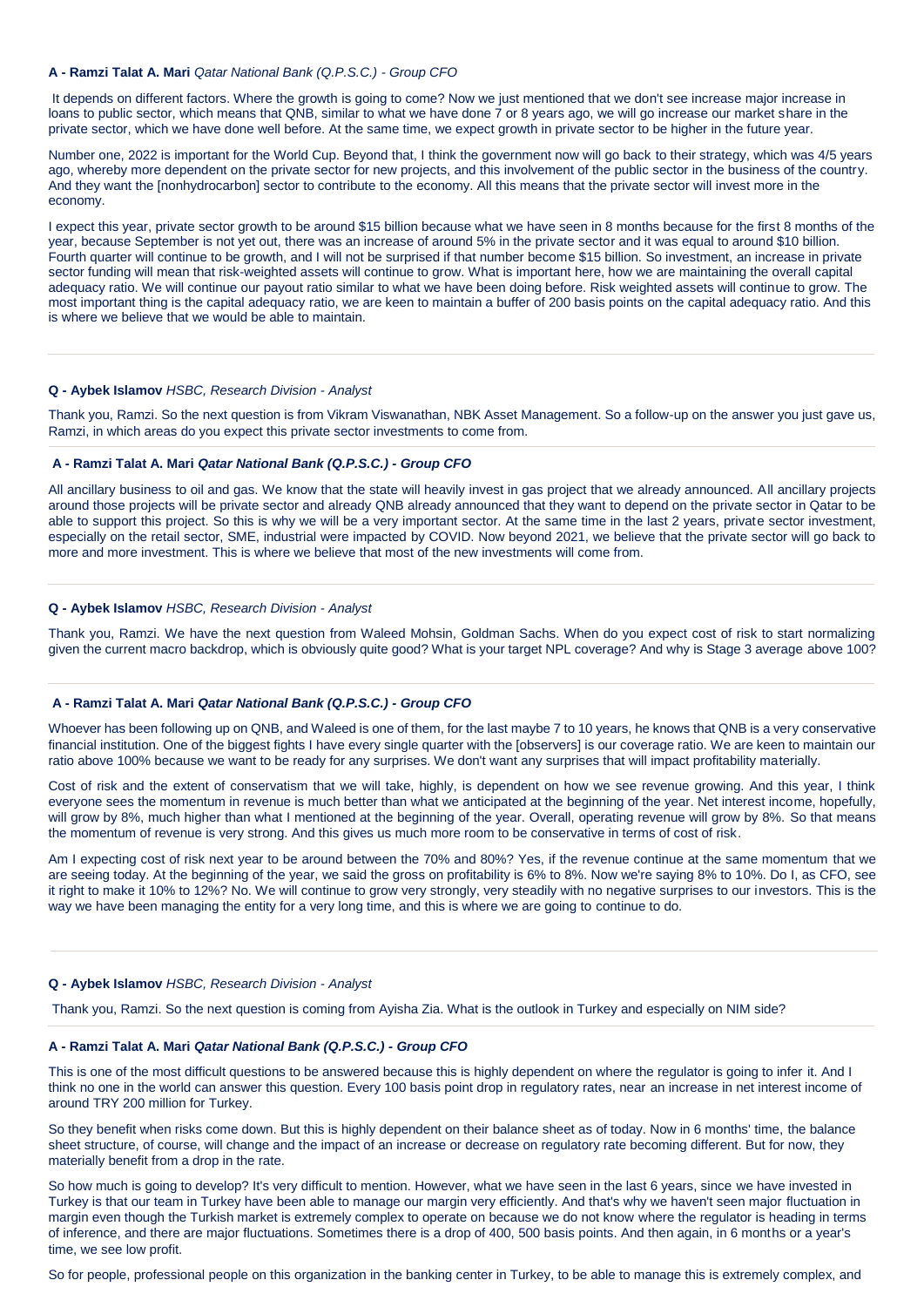our team in Turkey have been doing very good job. Until today, we are able to maintain a margin of close to 330 basis points in Turkey, which is very good.

Even though net interest income in Turkey was materially impacted in the first 6 months of the year. And I mentioned that on the phone call in June because of the increase -- the sharp increase in rates that we have seen. But now we are seeing good progress in net interest income. Fourth quarter net interest income in Turkey will be materially better than what we have seen in the first 9 months.

### **Q - Aybek Islamov** *HSBC, Research Division – Analyst*

Thank you, Ramzi. So I guess, in the meantime, I wanted to ask you about the fact that, obviously, the macro backdrop is good, current count turning positive in the first quarter of this year. But despite that, we've seen some volatility in the exchange rate, Qatari riyal/U.S. dollar exchange rate, not as big as we had in 2017, of course, but there is some pickup in currency volatility. Is that a sign of some currency, foreign currency deficit in Qatar? And how would you interpret this volatility?

# **A - Ramzi Talat A. Mari** *Qatar National Bank (Q.P.S.C.) - Group CFO*

I'll give some room to Mark to handle this question, so give him a second please.

## **A - Mark Abrahams** *Qatar National Bank (Q.P.S.C.) – Assistant General Manager - Treasury*

So I think on this one, since the beginning of the year, when the blockade came to an end, there's obviously been some very natural rebalancing that's taken place over the past few months as our international counterpart has really been gradually unwinding their positions that built up over the previous 2 to 3 years. This is very clearly evident. If you look at the exchange rate pricing over the last few months in particular, there's been significant recent convergence back towards the onshore rate. So I think there's never going to be a case of, "There's as an agreement in January, everything goes back to normal."

Evidently, over the last few months has been an unwind, things are balancing, things are regularizing. But it will take more time. So the volatility is clearly decreasing and there is a convergence down towards the onshore rate. From a QNB perspective, this really has a minimal impact upon us because the volumes, as we all know, are very, very low indeed, they're negligible in the offshore market as opposed to onshore transactions. And for us, the major driver of the FX business for QNB is onshore volume turnover.

#### **Q - Aybek Islamov** *HSBC, Research Division – Analyst*

Thank you, Mark. So we have a question from Talal Samhouri, Aventicum Capital. And the question is about any plans for expansion inorganically.

#### **A - Ramzi Talat A. Mari** *Qatar National Bank (Q.P.S.C.) - Group CFO*

This is always on the table. But is there anything that we are talking now? Nothing, to be honest. There's nothing on the table today, one we are studying. Nothing is significant. We will always have small things. But until today, we don't have anything significant.

### **Q - Aybek Islamov** *HSBC, Research Division – Analyst*

Thank you, Ramzi. Next question is from Rahul Bajaj at Citi. So you have done really a good work on costs during the last couple of years. Is 23% cost-income ratio your near-term target? Or do you expect cost-income ratios to reduce further?

#### **A - Ramzi Talat A. Mari** *Qatar National Bank (Q.P.S.C.) - Group CFO*

In the budget structure, one of the toughest things that financial control department face is managing costs within the group. This is becoming extremely difficult thing to do. We expect to close December 2021 at an exchange rate of less than 22.5%, which is materially lower than the 24.3%, which we announced in December '20, which was much better than what -- where we were in '19, where we were 25%.

However, I know is that we cannot continue at that level, especially with the extent of investment and CapEx we are doing, especially in our digital platform. So a ratio of 22.4% or 22.5% is not sustainable. However, we will ensure that we will continue to be around the 23%, 23.5%, nothing more than that. And I think we are able to do that because we have been doing extremely good job in making our subsidiaries and head office more and more efficient, more dependent on digital platforms, investing mostly on profitable projects. We will continue managing cost very efficiently in order to ensure that cost-to-income ratio continued to be at that level.

### **Q - Aybek Islamov** *HSBC, Research Division – Analyst*

Thank you, Ramzi. So next question comes from Edmond Christou, Bloomberg Intelligence. Now clearly, the asset quality has held very well and there's a buildup in the buffer on Stage 3 loans. Now how do you see Stage 2 and Stage 3 loans progressing into next year? And what is your assessment of domestic private sector as they repay back dues?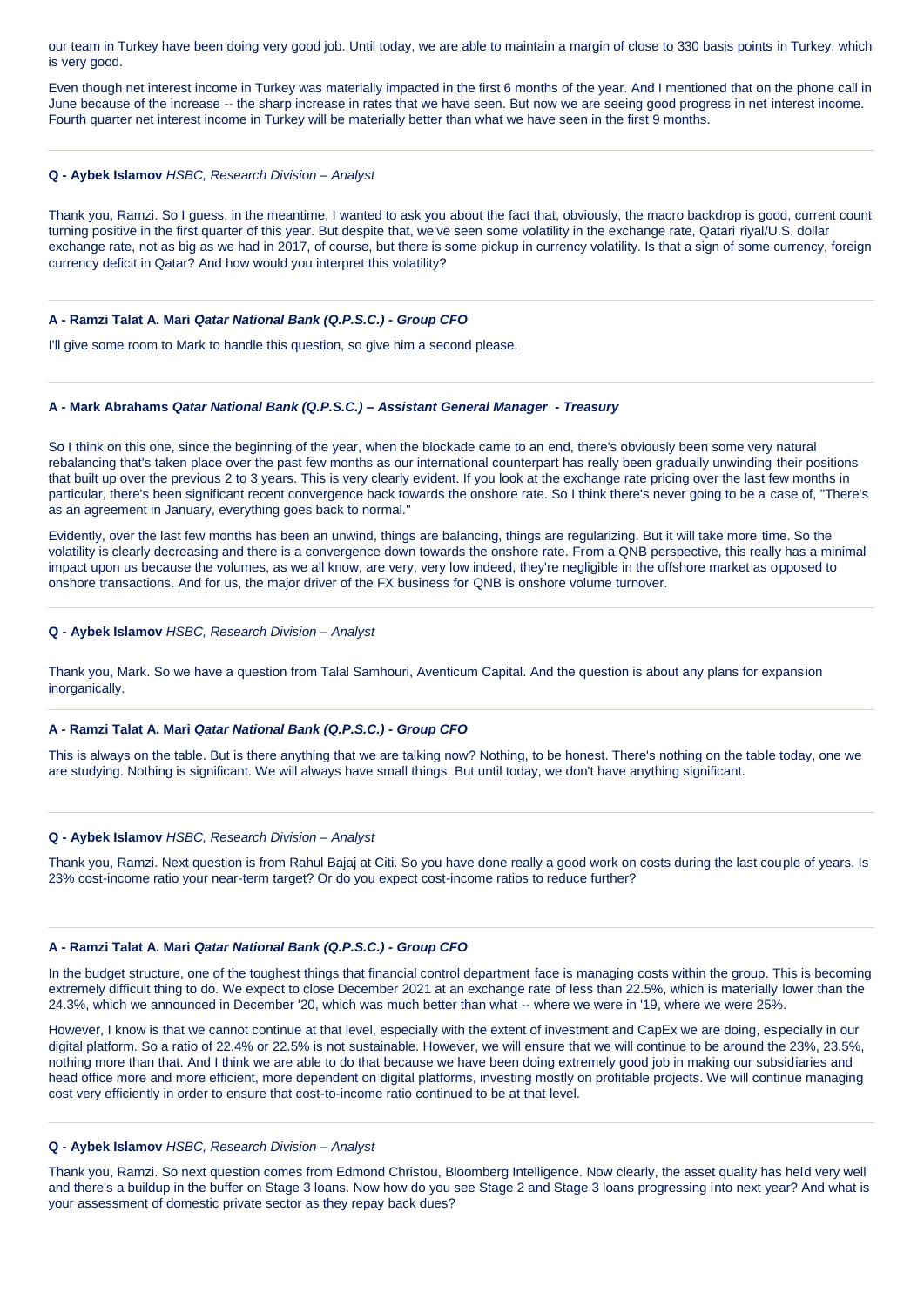### **A - Ramzi Talat A. Mari** *Qatar National Bank (Q.P.S.C.) - Group CFO*

So we'll talk about what our anticipation to impair. We closed September at 2.3%. And at the beginning of the year, I said I will not be surprised if our NPL ratio reach 2.5%, because we see the NPL ratio going up. As you know, for the last 5 or 6 years, the Central Bank of Egypt was extremely supportive to banks in terms of many perspectives. One of them is to support some industries, some for example, the tourism industry. However, in QNB ALAHLI, we said no, we take a very conservative approach. We will build a very strong coverage ratio so that when these initiatives finish, we will be ready and that our coverage ratio reached 145% at some level.

Now we are seeing, as we expected, LTL ratio in Egypt picking up because we are moving some of the accounts which we knew we'll move NPL before to an NPL. We still believe the, today, in Egypt, NPL ratio is 3.7%. I think the ratio will go up. And I will not be surprised if we see around the 4% to 4.5%. We will maintain our coverage ratio close to the 100%. This will impact the group coverage ratio. And that's why I will not be surprised if the ratio moved to 2.5% at a gradual pace.

Coverage ratio, again, we'll continue to be conservative. Coverage ratio will continue to be more than 100%, and this is how we are going to manage this. Today, Stage 2 at 6%, close to what the indication that I gave at the beginning of the year. I think December, first half of next year, if we become between the 7% to 7.5% Stage 2, again, this will be a reasonable assumption. In terms of coverage at Stage 2, we still have very good debt coverage of around 7%. Also, we want to maintain that ratio to be around that number. Again, this does not mean that we are seeing weakness on the portfolio. As I mentioned, when we talk about cost of risk, as long we see strong revenue momentum in the group, QNB will continue to be conservative. We don't want to grow 15% 1 year and the following year drop by 4%, 5%. This is not the way QNB manages debt profitability. We will continue to be conservative in terms of how we manage our costs, how we will be very aggressive in growing our revenue stream, especially not only interest, but also other income. Overall, with the growth of net revenue, we will be conservative in terms of cost of risk.

# **Q - Aybek Islamov** *HSBC, Research Division – Analyst*

Thank you, Ramzi. So there's a follow-up question from Edmond Christou of Bloomberg Intelligence. So how should we think of the inflation risk impact on the bank, either domestically as Qatar as an importer for goods and in a global context, namely Turkey and Egypt exposure? Now additionally, given your reliance on dollar funding, how do you see cost of funding progressing into the first half of next year?

### **A - Ramzi Talat A. Mari** *Qatar National Bank (Q.P.S.C.) - Group CFO*

Inflation in Qatar had always been managed very carefully, and we don't see a major pickup in inflation. I think you see, it's between 1% to 2.5%. Next year, I don't know, to be honest. An updated number was is the expectation, but I don't think it would be that much bigger than 2% to 2.5%. But I don't have the exact number.

Of course, inflation in Turkey, very high. We talk about 18% to 20%. Egypt also, it's higher than what we are seeing in Qatar. This will impact cost. And that's why I mentioned that the toughest item in the discussion for gross in cost in the budget next year was cost. But we will continue to manage this very carefully.

Now the impact of an increased inferred rates? Now 100 before the group, as a whole, 100 basis increase in Fed rate reflect a positive increase in net interest income of close to QAR 500 million. So the group, as a whole, materially benefit when Fed rate goes up. Because this is a reflection of the overall balance sheet of the group. So we will benefit from the 6 months figure. Beyond the 6-month period, it really depends on how we are going to manage our balance sheet. But an increase in fed rate is positive to the group.

### **Q - Aybek Islamov** *HSBC, Research Division – Analyst*

Thank you, Ramzi. So the next question is from Mohamed Adel, Al Faisal Investments. Now the question is about the regional performance. Now Turkey grew 7% and Egypt was almost flat. And however, international net profit declined around 17% year-on-year. So I guess the question is what's behind this weaker performance in international net profit?

### **A - Ramzi Talat A. Mari** *Qatar National Bank (Q.P.S.C.) - Group CFO*

Because COVID, it didn't have reflection of the book. COVID materially impacted Egypt, Turkey and other operations much more than Qatar. Qatar is the bulk of the book, a big chunk of the book is corporate sector, large corporate, which is technically they have the depth to be able to absorb the impact of COVID-19, whereas other jurisdictions, such as Egypt and Turkey doesn't. And that's why because of the impact on provisions, we have seen Egypt flat.

At the same time, we haven't seen the growth in the economy as we wanted it. And that's why we saw gross new loans between the 6% to 8%, which is much lower than what we wanted it during the year. But next year, we believe the growth, in the overall economy, will be much stronger. We're budgeting a growth in loan of 11% to 13% versus 6% to 8%, advantage of the CFO.

The anticipation for next year for Egypt is much better. Balance sheet-wise, we are anticipating a growth of 11% to 13%; profitability, 13% to 15%. So hopefully, next year, the momentum for adding will be much, much better.

Finance Bank, they grew 7% in U.S. in Qatar riyal or U.S. dollar terms. In Turkish lira terms, the growth is materially higher. It was 29%. This year, we expect the growth in the balance sheet in Turkey between the 20% to 22%. Profit and loss close to 20%. So the growth in Turkey is materially higher. We're seeing much better growth in fee income. Net interest income beyond June is the numbers are much better very strong control of cost, and that's why numbers for Turkey is very positive. Even 2022, we still anticipate growth in the balance sheet between the 15% to 17% and profitability, high double digit. So again, it's a good momentum in Turkey in terms of profitability next year.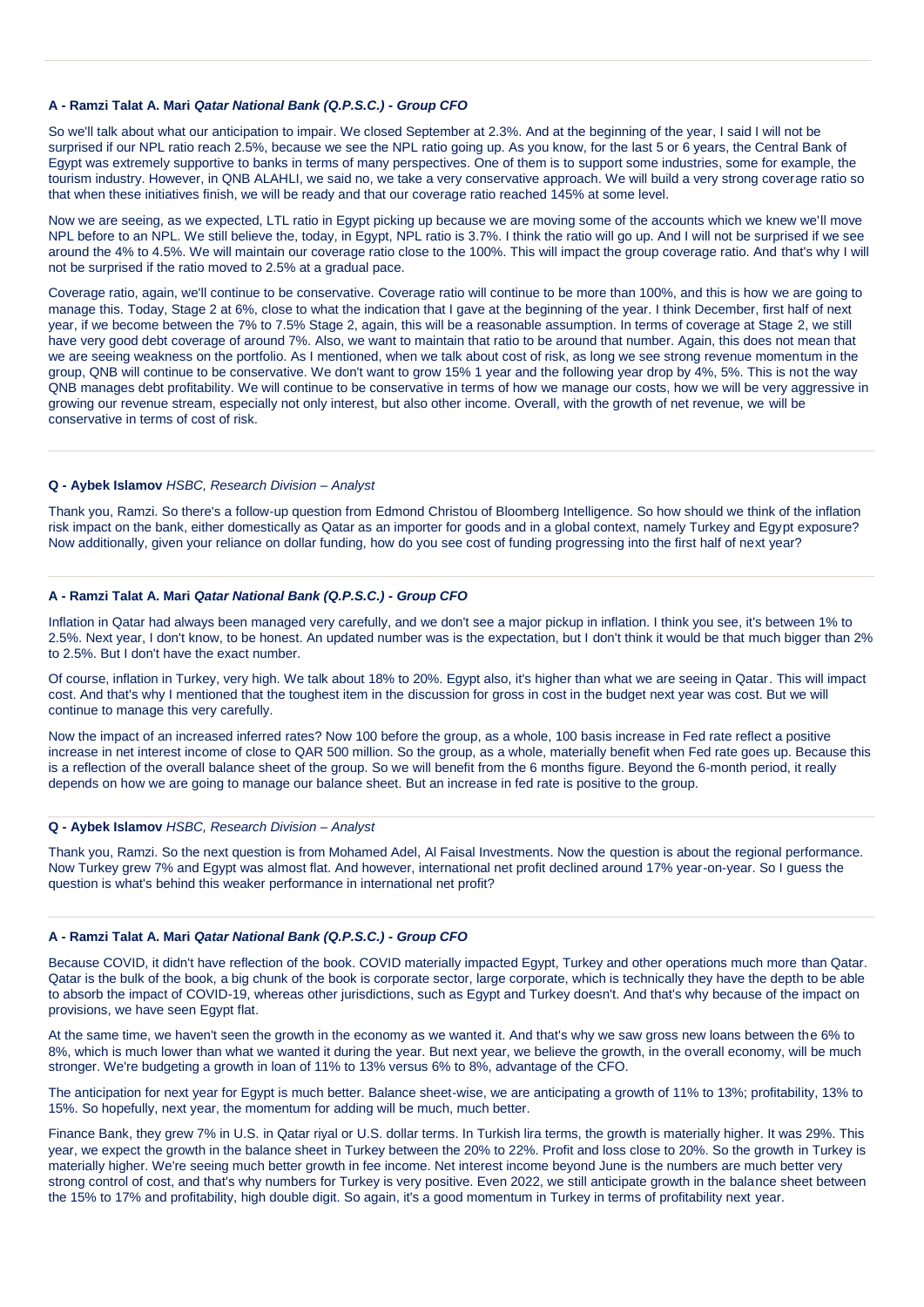### **Q - Aybek Islamov** *HSBC, Research Division – Analyst*

Thank you, Ramzi. So we have 2 questions from Talal Samhouri, Aventicum Capital. The first one is about foreign currency, well, net FX assets. So we are seeing a continued decline in banking sector net FX assets. What is the reason for that? And would that have any effect on QNB? That's the first question.

The second question is about dividend payout ratio. It's been around 43% to 60%, but last year was at the lower end due to COVID-19, as we know. Now would the payout ratio to go back to normal this year or compensate for last year's decline?

#### **A - Ramzi Talat A. Mari** *Qatar National Bank (Q.P.S.C.) - Group CFO*

I've been in the balance for 25 years, QNB's payout ratio has never ever been even 50%, not 60%. I think there's a miscalculation in the number that you quoted. A coverage ratio for QNB always range between that 30% to the 40%, and last year was lower than that, I mean in the low end of that parameter. However, we will continue to at that level, between the 30% and the 40%.

The first question, the FX position, just give me a second please, because the asset position, definitely there is a fluctuation. It really depends on how we are lending, specifically to that to the public sector. We are keen to keep a very close neutral FX position. This fluctuation usually are temporary. And in terms of overall impact on QNB with the hedges that we do, the implication of these reference position is extremely low. I hope that I answered the question.

### **Q - Aybek Islamov** *HSBC, Research Division – Analyst*

Well, yes, I think the question was about decline in the banking sector net FX assets, and what's the reason for that?

### **A - Ramzi Talat A. Mari** *Qatar National Bank (Q.P.S.C.) - Group CFO*

It's mainly how we are mining the overall balance sheet of the group and how we manage it from a P&L perspective.

#### **Q - Aybek Islamov** *HSBC, Research Division – Analyst*

Thank you, Mr. Ramzi. Now next question is from Mujib Moosa from Commercial Bank. Well, impact of continued Turkish lira depreciation in the third quarter and the fourth quarter on NPLs and asset quality of Finance Bank.

### **A - Ramzi Talat A. Mari** *Qatar National Bank (Q.P.S.C.) - Group CFO*

I mean, I gave the growth percentage that we expect in Turkish Lira. In Qatari riyal, the growth will be much lower. We expect it to be between the 4% to 6%. So even Qatari riyal, we expect the growth, but definitely, it would be much lower and profitability will be higher. We still expect it to be in the 7% to 8%. The valuation has an impact on the overall growth, but we are trying to manage overall growth in the entity in order to ensure that there will continue to be growth even in Qatari riyal.

#### **Q - Aybek Islamov** *HSBC, Research Division – Analyst*

Thank you, Mr. Ramzi. So there is a repeat question on cost growth, which was well-controlled. So if income would grow at around 6% to 8%, can cost to income ratio drop to 20% in the medium term?

#### **A - Ramzi Talat A. Mari** *Qatar National Bank (Q.P.S.C.) - Group CFO*

No, 20% cannot be. Okay, my the budget that we have for 2022, which is still not final, anticipate an exchange ratio close to 22.5%.

#### **Q - Aybek Islamov** *HSBC, Research Division – Analyst*

Okay. Thank you, Mr. Ramzi. I think in the meantime, I'll just ask about your subsidiary in Egypt. And in Egypt, there's quite a bit of growth, which is driven by some public sector projects in the country. Now the question is, so where does QNB Egypt sit in terms of its ability to gain market share in this state-led project finance.

#### **A - Ramzi Talat A. Mari** *Qatar National Bank (Q.P.S.C.) - Group CFO*

Egypt historically was one of the most active private sector banks in the economy of Egypt, especially in terms of loans to the SME sector with the corporate sector, even the public sector. And that's why the loan to deposit ratio is close to 64%, higher than many other banks in Egypt. We want Egypt to continue to participate in this project, and we are keen to participate in public sector projects. And you are going to see more participation from QNB in that sector in 2022.

#### **Q - Aybek Islamov** *HSBC, Research Division – Analyst*

Thank you, Mr. Ramzi. So the next question is coming from Bloomberg Intelligence, Edmond Christou. Given the expected growth in the credit and private sector in the near term, how do you plan to integrate ESG metrics into operating framework as regional players have been issuing green debt and ESG-linked loans.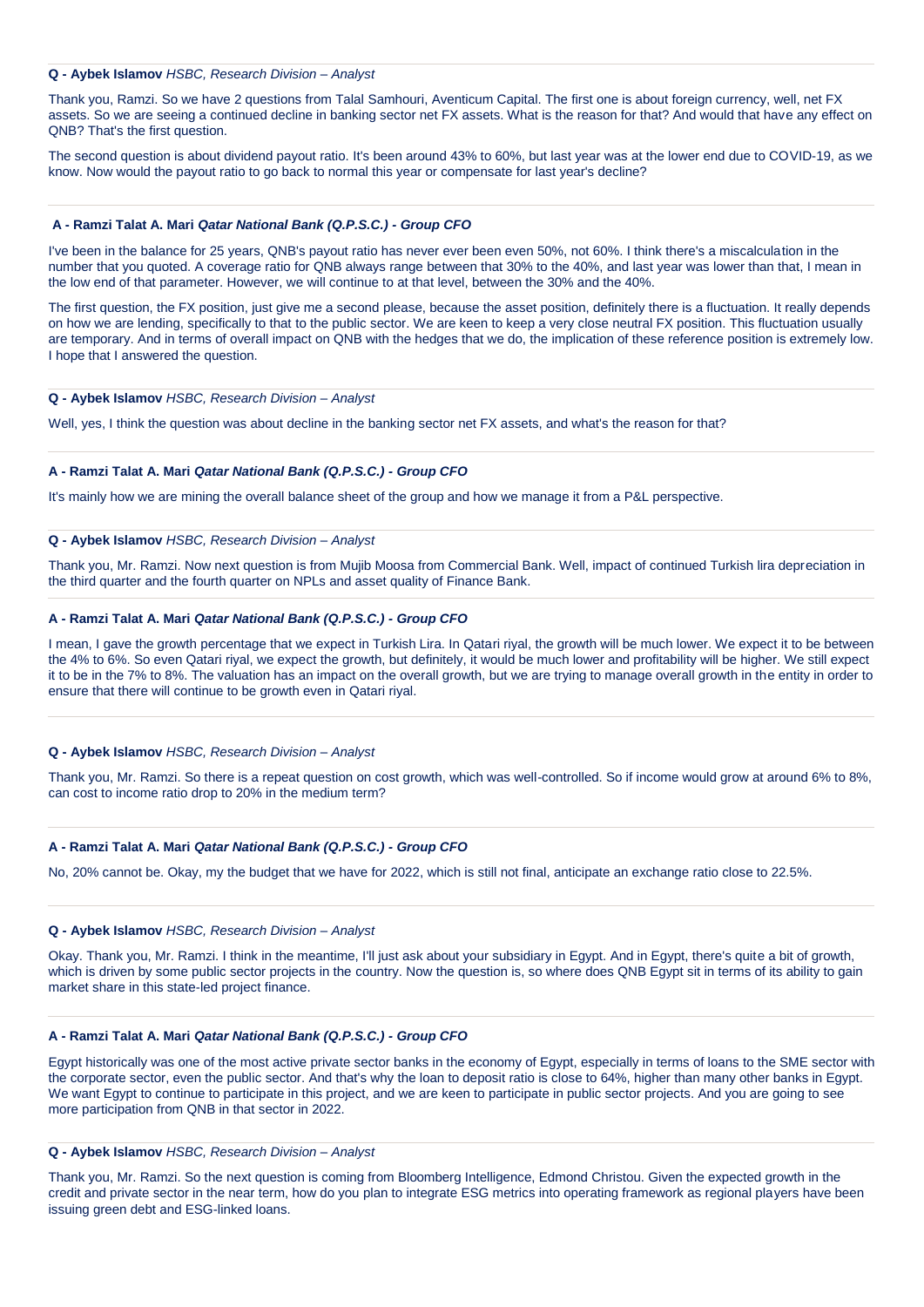### **A - Ramzi Talat A. Mari** *Qatar National Bank (Q.P.S.C.) - Group CFO*

Let me -- just let me refer that to the ESG expert.

### **A - Carlin Naidoo** *Qatar National Bank (Q.P.S.C.) - Sustainability Manager, Strategy & Business Development*

Yes, certainly. We on the ESG side, from a framework perspective, we have recently updated our green, social and sustainability bond framework. We've received a framework alignment opinion from the likes of S&P on that. Furthermore to this, we are actively looking at opportunities within our books to identify potential green assets to support any further growth of this -- within this space..

On the green bond itself recently and as per the ICMA requirements, we have published an impact report, which was done with a secondparty provider as well as conducted an assurance of our allocation reporting as per the ICMA guidelines. Over and above this, we have also published an environmental and social risk management policy framework.

Through this framework now we are looking at how we can -- how we scan our projects, any originated projects from a corporate banking perspective until we screen out any projects which are excluded basically on our exclusion criteria, which we have developed as well as certain other factors such as the types of industries and the products that customers are using. Certainly, we are doing a lot of work to integrate this within our financing framework and how we kind of grow the green assets within our portfolio as well as how we manage the risks that we've identified.

#### **Q - Aybek Islamov** *HSBC, Research Division – Analyst*

Thank you. So there's another question, ESG-related. So please stay on the line. And the question is on that -- well, the question is from Valentina Stoykova, Barclays Investment Bank. And the question is on debt issuance plans and the ESG initiatives that you're currently working on. Well, in particular, do you plan to commit to net zero targets, Scope 3 emissions reporting or any other social or corporate governance initiatives that you can share with us? And how are these are linked with your issuance plans for this and next year?

# **A - Carlin Naidoo** *Qatar National Bank (Q.P.S.C.) - Sustainability Manager, Strategy & Business Development*

I think on the issuance side, I'll actually allow Mark to answer that because that's really dependent on market conditions. On net zero, we have seen a lot of announcements coming out. And honestly, these are very positive commitments and pledges that we're seeing. I think anything that aligns to Paris Climate Accord is extremely positive news.

On net zero, again, I -- from a state perspective, the State of Qatar has recently issued their updated and second national determined contribution. This is a very positive development for the states. And we, as QNB, will actively support them as they try to achieve the targets that they've outlined within this. Mark, I think you can answer.

### **A - Mark Abrahams** *Qatar National Bank (Q.P.S.C.) – Assistant General Manager - Treasury*

Sure, yes. Hello again, Mark here. On the issuance side, whether we do another green bond or we do our regular market issuance, as always with QNB, we don't have a formal issuance program. So whatever we do choose to do is opportunistic. With regards to the green space in particular, that will be based upon investor demand appetite. And as always, with QNB, the pricing as well. So we have made specific requirements or fixed plans, if you like, to issue in this space. But it's a very important part as we grow from our inaugural bond last year. And we'll continue to look on an opportunistic basis.

#### **Q - Aybek Islamov** *HSBC, Research Division – Analyst*

Thank you, Mark. I'll move on to our next question from Andrew Brudenell, Ashmore Investment Management. And the question is about asset growth. So asset growth of 6%, 8% in the future looks low, given the macro outlook overall. The North Field expansion in Qatar and the management's comments of accelerating private investment in Qatar. What would we need to see for growth to be north of 8%?

### **A - Ramzi Talat A. Mari** *Qatar National Bank (Q.P.S.C.) - Group CFO*

I don't think 6% to 8% is low because we need to consider also the size of QNB. Today, QNB, by end of the year, will be \$1.1 trillion. So when we say 8%, this is not a small number. At the same time, please note that historically, QNB was not materially involved in financing oil and gas projects.

Because these projects tend to be financed at a very low rate because there's huge competition. And QNB usually doesn't participate because we want a margin of 175 to 225 basis points, and this project definitely will be at that ever. It would be even much, much lower than that. And that's why I doubt that QNB will be materially active in financing considering the competition that this project will see.

However, QNB was always active in financing all ancillary projects around this project. Definitely, we always had a market share of more than 60% to 70% of that sector, and we will continue to do that. So a 6% to 8% indication at this time is not small. We will aim to be higher. This year, I started by talking about 6% to 8%, and now we talk about 7% to 9%, so it is higher. Let's do the same for 2022. Let's see how the progress is going to be. And definitely QNB will maintain the market share in total, which is around 50% to 52%. This definitely will not be impacted.